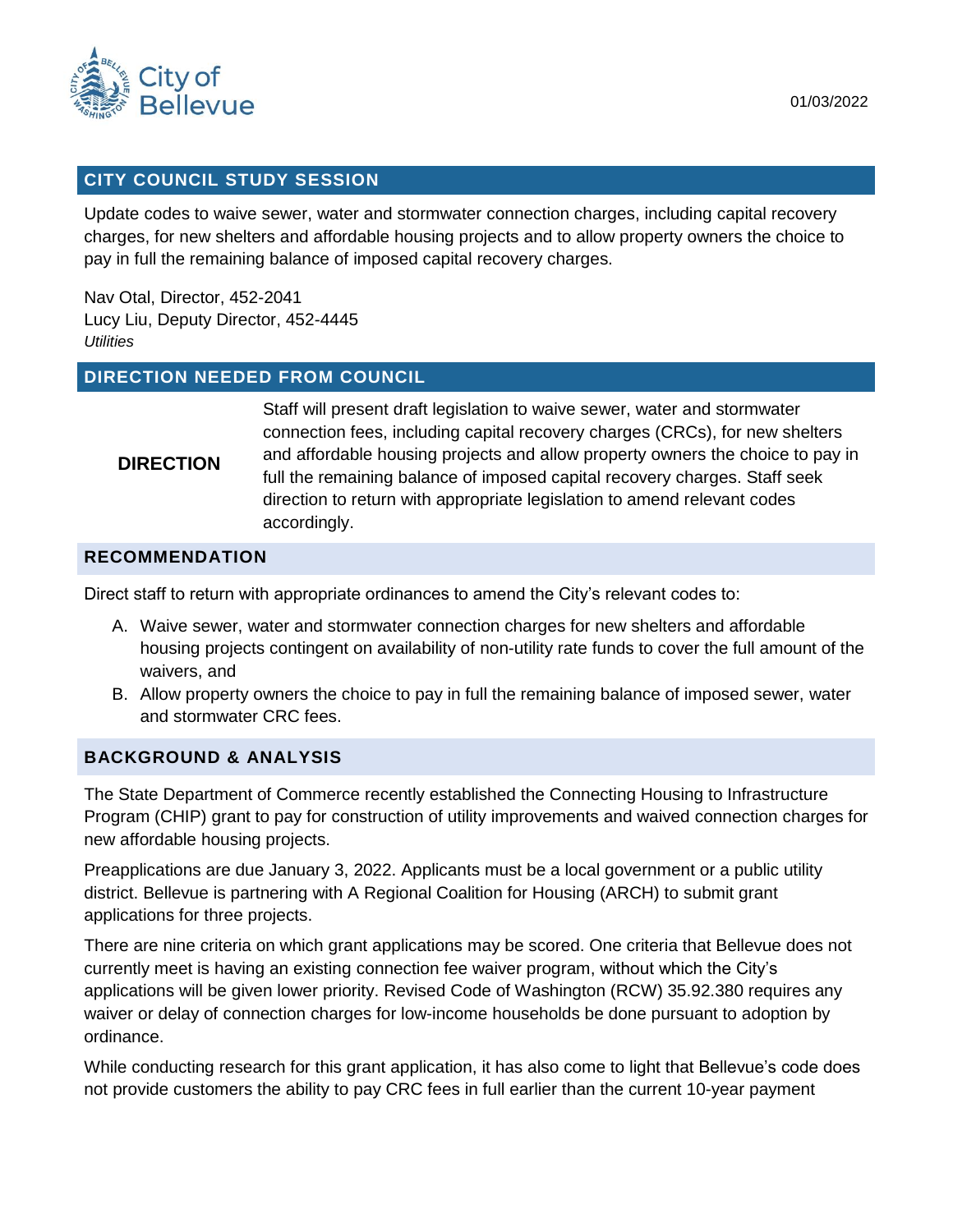period. Revising the City's code would provide more flexibility for the customer, maximize the benefits of the CHIP grant and will be revenue neutral to Bellevue Utilities.

## **What are utility connection charges and who pays them?**

Utility connection charges are fees paid by all development so that each connecting property bears its proportional share of the cost of public sewer, water and stormwater systems. Development in Bellevue is subject to three types of connection charges:

- Capital Recovery Charges and Direct Facility Charges for Bellevue's sewer, water, and stormwater system.
- Connection Charges as a pass-through of the Cascade Water Alliance's regional capital facility charges. These are collected by Bellevue and paid to Cascade Water Alliance.
- King County Sewer Capacity Charges for King County's regional sewer system. These are collected directly by King County, rather than by Bellevue.

## **What recommended code provisions should Bellevue consider in establishing a fee waiver program for affordable housing?**

- Waived fees should not be made up by increased rate pressure on existing ratepayers. This is based on the industry practice and City policy that growth pays for growth, and existing customers are not burdened by the cost of growth.
- Options to determine how much in total fees to waive include:
	- 1. Availability of CHIP funds, or
	- 2. Availability of non-utility rate revenue.

# **Are there other Washington jurisdictions that waive connection charges?**

- Per our research, Pierce County and the cities of Ephrata, Bellingham, Chelan and Port Townsend have the authority to waive at least a portion of their water and sewer connection charges for affordable housing projects.
- Per King County, the Wastewater Treatment Division (WTD) is not currently eligible to waive its sewer capacity charges pursuant to the CHIP grant. This is due to differences in its authorizing statutes and the provisions of the CHIP legislation.

# **POLICY & FISCAL IMPACTS**

## **Policy Impact**

Revising the City's codes to allow CRC waivers when non-utility revenue is available to cover the cost of the waiver are in alignment with existing City policies including the following:

- Support increasing number of affordable housing units
- Growth should pay for growth
- Maintenance of self-supporting utilities

## **Fiscal Impact**

There are no fiscal impacts to Bellevue Utilities of revising the City's codes to allow connection charges to be waived for construction of shelters or affordable housing projects, provided that non-utility rate revenues such as external grants and/or other sources of funding are available to cover the full amount of the waivers.